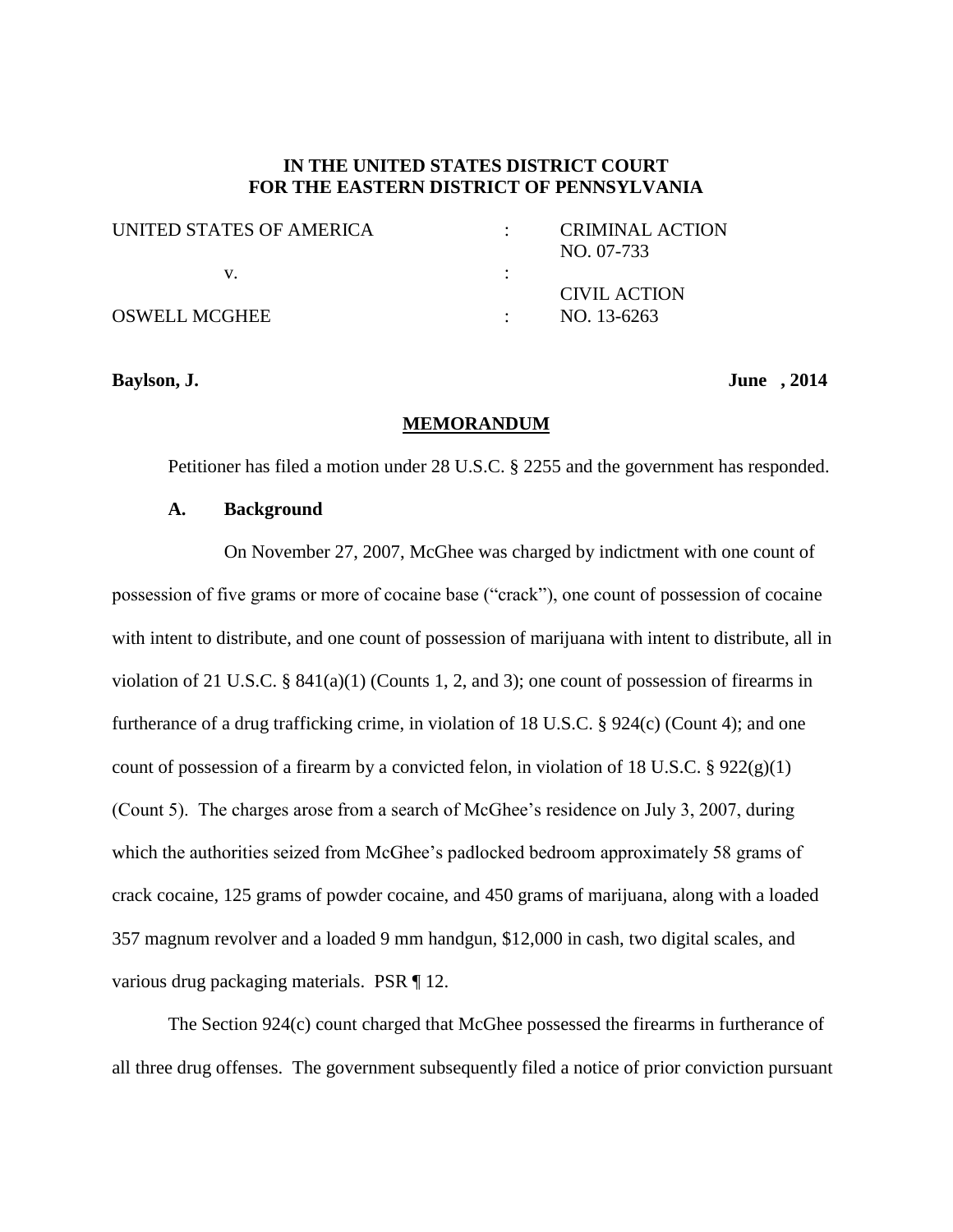to 21 U.S.C. § 851, which increased the mandatory minimum penalty for the crack offense from 5 years to 10 years. PSR ¶¶ 73, 74.

McGhee was a fugitive until March 2010. McGhee then proceeded to trial, and on October 26, 2011, was found guilty of all charges. On April 11, 2012, after denial of post-trial motions, the district court imposed a total sentence of 180 months' imprisonment: 120 months on Counts One, Two, Three, and Five, followed by a 60-month consecutive term of imprisonment on Count Four. McGhee appealed his conviction, at No. 12-2031. On June 28, 2013, the Third Circuit affirmed the district court's judgment. McGhee filed the Section 2255 motion on October 25, 2013, and then refiled the motion on January 2, 2014 using the correct form.

## **B. Petitioner's Contentions**

Although the original petition is rather verbose and not altogether precise, petitioner's reply brief clarifies the four claims which he makes as follows:

1. He received ineffective assistance of counsel during the critical stages of pre-trial when defense counsel failed to file a timely pre-trial motion seeking dismissal of Count 4 of the indictment because it was duplicitous, because it "improper[ly] join[ed].. [pg. 3] separate [drug] offenses in a single count,"

2. He received ineffective assistance of counsel during the critical stages of trial, when defense counsel failed to timely object to the jury instructions by failing to request that the Court instruct the jury it must have unanimity on which predicate drug offense or offenses supported by the § 924(c) offense.

3. He received ineffective assistance during the critical stages of sentencing, when defense counsel failed to object to the PSR computation and recommendation of consecutive

2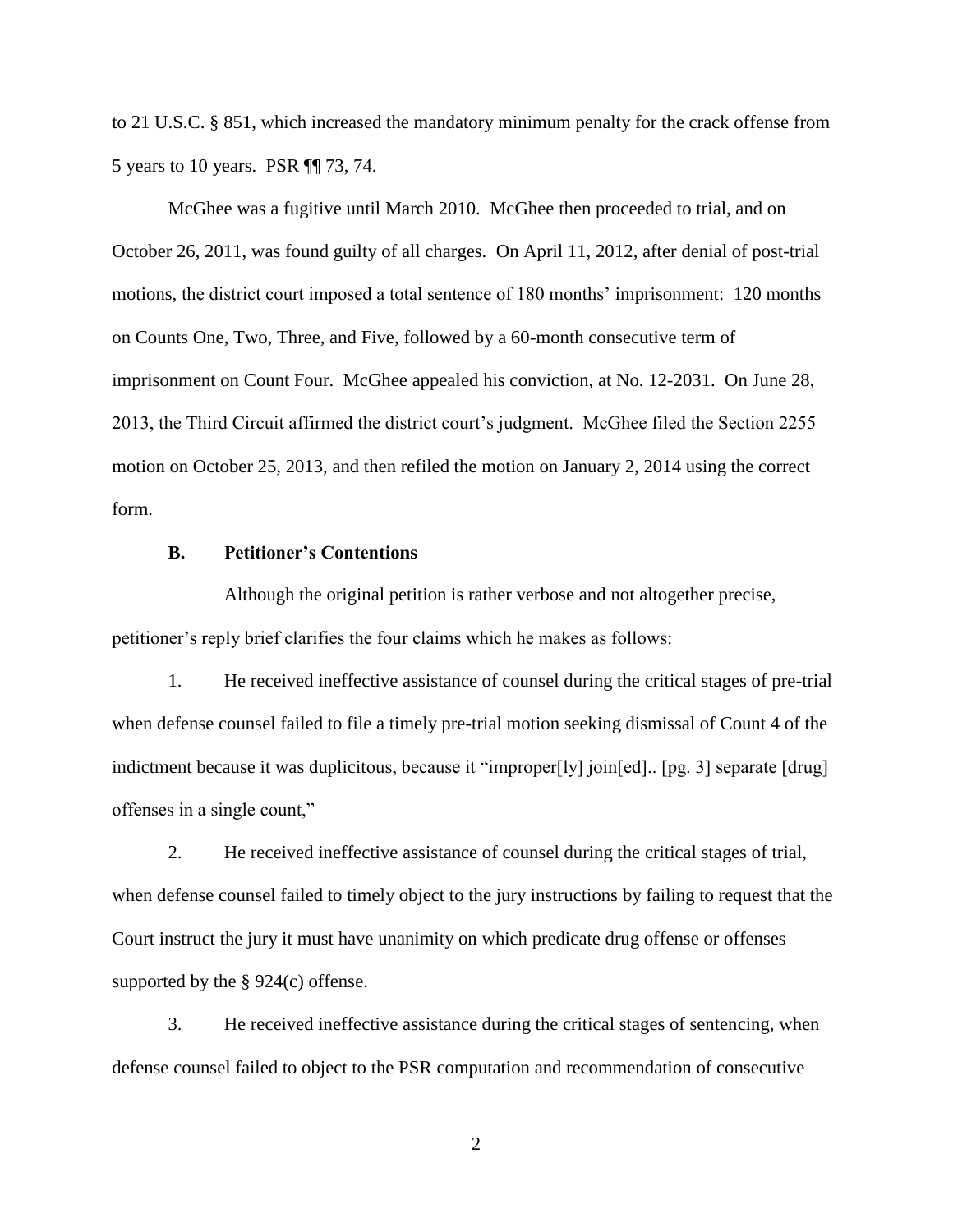sentences imposed for the § 924(c) offense of conviction.

4. He received ineffective assistance of counsel during the critical stages of direct appellate review, when counsel failed to raise the issue(s) of the jury instruction error and/or the erroneous PSR guideline computation for the drug counts and § 924(c) conviction calculations, as expressed in Grounds Two and Three of movant's § 2255.

## **C. Discussion**

Under *Strickland v. Washington*, a petitioner asserting ineffective assistance of counsel presents two issues: (1) whether counsel is ineffective; and (2) and petitioner was prejudiced. The latter standard can be satisfied by the government showing that despite ineffective assistance of counsel, the result would not have been any different if a petitioner had competent counsel.

The Court will reject petitioner's claims because there is no prejudice.

Under *United States v. Edmonds*, 80 F.3d 810, 825 (3d Cir. 1996) (en banc), the Court found the failure to require the jury to unanimously find which predicate acts related to the firearm count was harmless error because the jury convicted on all predicate counts and the facts necessarily found by the jury to convict on the predicate offenses showed conclusively that all of the predicate offenses are related to each other.

Because petitioner McGhee, in this case, was convicted of all three of the predicate drug offenses and the Section 924(c) offense, the jury necessarily found that McGhee possessed the firearms in furtherance of at least one of these offenses, and, therefore, the jury instruction was necessarily harmless. *See United States v. Gomez*, 580 F.3d 94 2d Cir. 2009. Petitioner is also wrong that he was prejudiced by the lack of jury findings concerning the applicable predicate offense. The presentence report prepared by the Probation Office determined that Counts I through III were grouped and that based on the quantity of drugs, the base offense level on these

3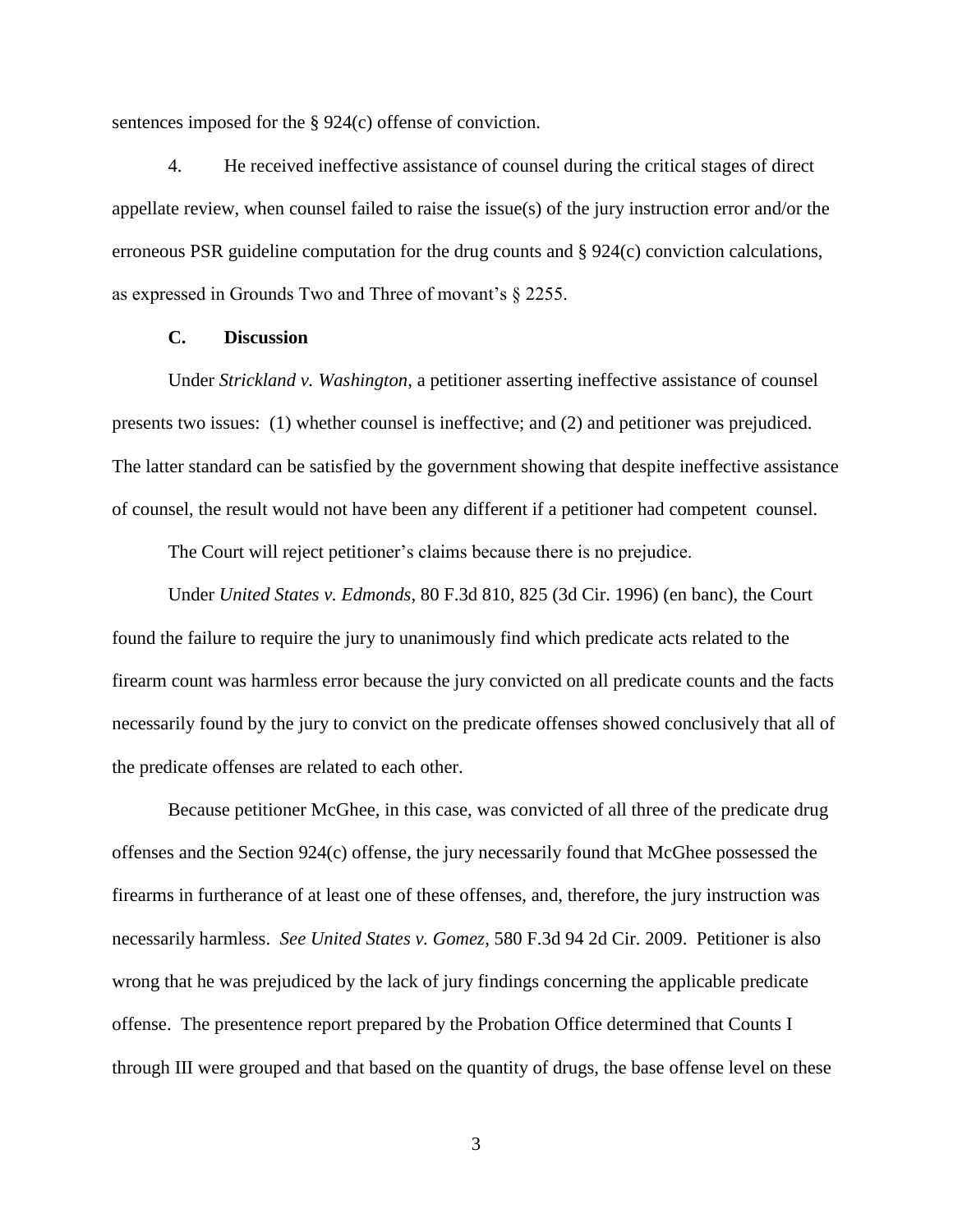Counts was 26. This resulted in a guideline range, in Criminal History Category II, of 70 to 87 months. However, the minimum guideline range became a mandatory120 months because of the mandatory minimum sentence for the crack offense. The sentence of 180 months resulted because of the additional statutory mandatory and consecutive 60 month sentence for the 924(c) offense. The Court imposed the minimum mandatory sentence and no more.

The Court also rejects petitioner's other contentions that he was prejudiced by jury instruction and by the refusal to dismiss the indictment as both of these grounds are without any merit. Thus, petitioner cannot show any prejudice from any act or omission by his counsel.

The Court notes in passing that, although it is not necessary to decide petitioner's claims under the first prong of *Strickland*, his counsel was very well prepared, and did their best to represent him but the government's evidence was overwhelming.

An appropriate Order follows.